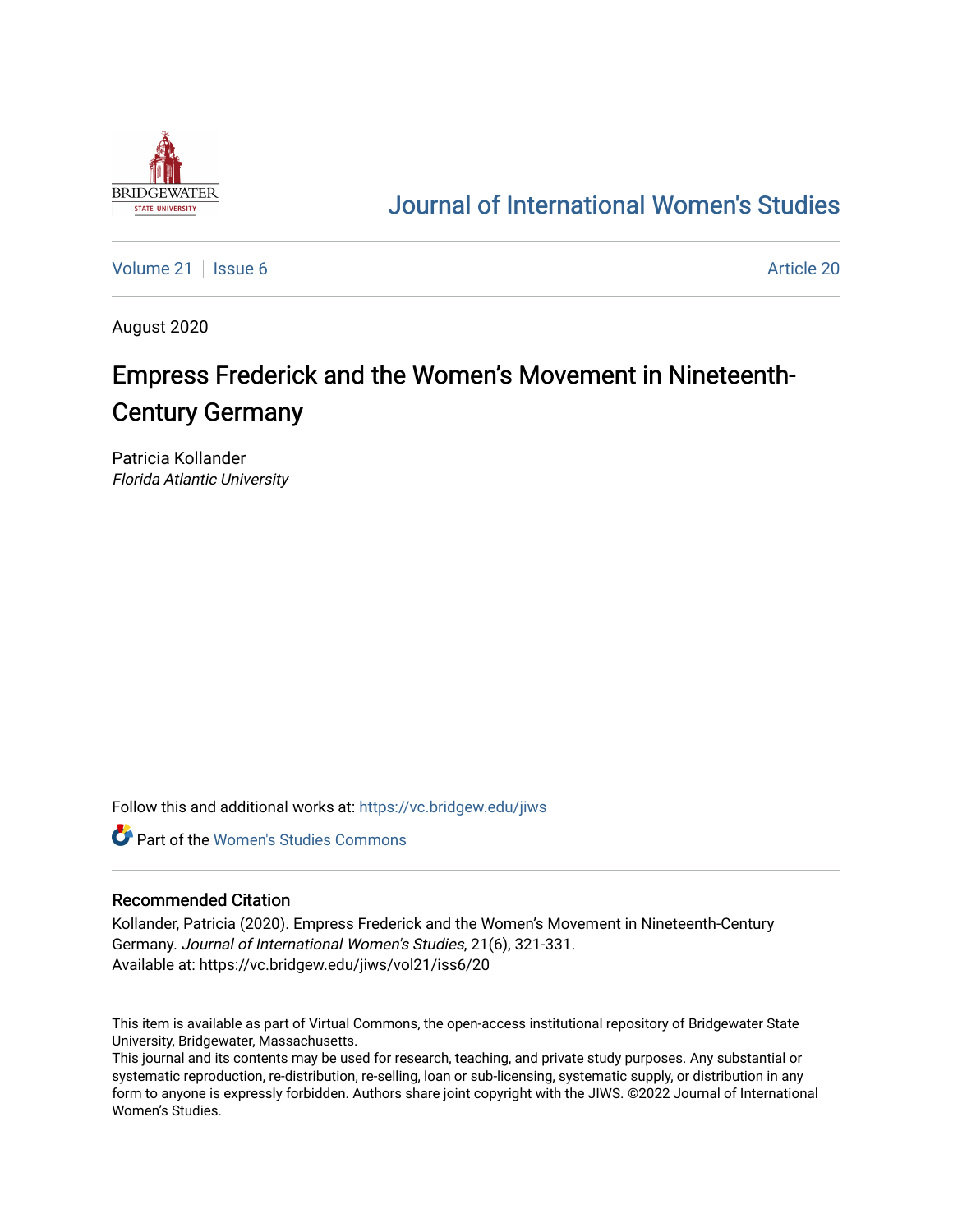#### Kollander: Empress Frederick and the Women's Movement in Germany

This journal and its contents may be used for research, teaching and private study purposes. Any substantial or systematic reproduction, re-distribution, re-selling, loan or sub-licensing, systematic supply or distribution in any form to anyone is expressly forbidden. ©2020 Journal of International Women's Studies.

# **Empress Frederick and the Women's Movement in Nineteenth-Century Germany**

By Patricia Kollander<sup>1</sup>

#### **Abstract**

Empress Frederick of Germany (1841-1901) is known first and foremost as the liberal consort of Emperor Frederick, who died after a reign of only 99 days in 1888. A vast majority of her biographers believe that she converted her husband into a supporter of British-style liberalism, and that his premature death effectively ended prospects for liberal development in Germany. Yet historians have consistently overlooked her work to advance women's causes, which left a far more tangible legacy than her involvement in politics. The essay discusses reasons why she embraced women's causes and attempts to reassess her legacy. It also invites a critique of how political and social historians have viewed her accomplishments.

*Keywords:* Empress Frederick of Germany (1841-1901), Women's education, Feminism in nineteenth century Germany

#### **Introduction**

In early 1902, five months after the death of Empress Frederick of Germany from cancer, an article in London's *Charity Organisation Review* proposed the establishment of an endowment in her name for cancer patients in the New Hospital for Women. The endowment was to be established for "the keen interest taken by the Empress Frederick in the welfare and advancement of women."<sup>2</sup>

This is not how she has been remembered. Most of her biographers see her as the empress who was deprived of the opportunity to instill liberal reforms in Germany due to the untimely death of her husband, Emperor Frederick III, after a reign of only 99 days.<sup>3</sup> A distinct

1

<sup>&</sup>lt;sup>1</sup> Dr. Patricia Kollander received her PhD from Brown University (Providence, Rhode Island, USA), and is a Professor of History at Florida Atlantic University (Boca Raton, Florida, U.S.A). Her areas of teaching specialization include modern Germany and the history of European women. Her publications include two books: Frederick III: Germany's Liberal Emperor and I Must be a Part of this War: A German American's Fight against Hitler and Nazism, along with numerous scholarly book chapters, articles and reviews.

 $2$  "We understand that it is proposed to endow a bed for a patient suffering from cancer in a woman's hospital, and to name the endowed bed after the Emperor and Empress Frederick. Regard being had to the keen interest taken by the Empress Frederick in the welfare and advancement of women, it is further proposed to locate the Memorial Bed in the New Hospital for Women, Euston Road. "Proposed Memorial in London to the Emperor and Empress Frederick." *Charity Organisation Review*, New Series, Vol. 11, No. 62 (FEBRUARY 1902), p. 112. Published by: Oxford University Press. Stable URL: [http://www.jstor.org/stable/43787563.](http://www.jstor.org/stable/43787563)

<sup>&</sup>lt;sup>3</sup> Older biographies of Victoria include Egon Caesar Conte Corti, The English Empress. A Study in the Relations between Queen Victoria and Her Eldest Daughter, Empress Frederick of Germany (London, 1957), Richard Barkeley, the Empress Frederick (London, 1956), Daphne Bennett, Vicky: Princess Royal of England and German Empress (London, 1971). More recent works include Hanna Pakula, An Uncommon Woman. The Empress Frederick (New York, 1995), and John van der Kiste, Dearest Vicky, Darling Fritz. The Tragic Love Story of Queen Victoria's Eldest Daughter and the German Emperor. (Gloucestershire, 2001). Patricia Kollander, "Empress Frederick: The Last Hope for a Liberal Germany?" *The Historian* Vol. 62 No.1 (Fall 1999) pp. 47-63.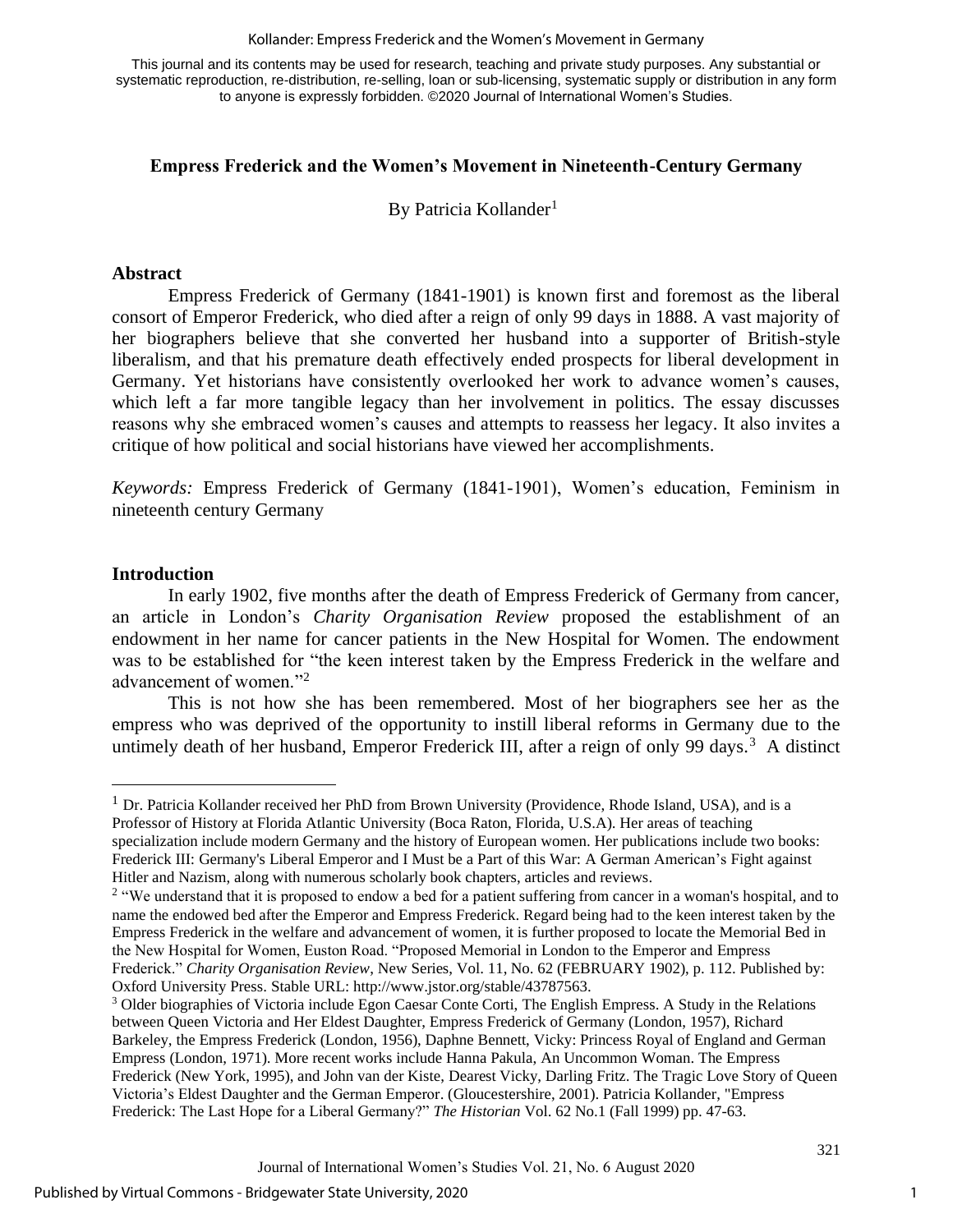minority accuse her of stunting the emotional development of her son, the future Emperor William II, whose disastrous reign helped pave the way towards Imperial Germany's involvement in World War I.<sup>4</sup> It is important to point out, however, that these conclusions were based on commentaries of leading male politicians of her time who attached no significance to her work on behalf of women. In other words, because most of Victoria's biographers focused on her missed opportunity to change the tenor of German politics, they overlooked what she actually accomplished for women during her lifetime, along with the legacy of those accomplishments.<sup>5</sup> The following essay will look at reasons why she became involved in women's causes, and will attempt to place the significance of her efforts into historical context.

# **Beloved Daughter and Political Pawn**

The future Empress of Germany was born Princess Victoria Adelaide Mary Louisa of Great Britain in November 1840; she received the title of Princess Royal a year later. She was the eldest child of Queen Victoria and her German-born consort, Prince Albert of Saxe Coburg-Gotha, and was her father's favorite. Young Victoria was regarded as highly intelligent and was tutored personally by her father. She was taught to be first and foremost a facilitator of liberal political change, not an advocate for women's causes. When his daughter was a child, Albert already had high hopes that she would eventually marry Prince Frederick of Prussia, son of the heir to the throne of Prussia, Prince William (future King of Prussia and German Emperor from 1871-88).

Albert believed that the proposed union would foster significant political changes in the land of his birth. In the mid-nineteenth century, thirty-nine German speaking states (including Austria, Prussia and his native Saxe-Coburg Gotha) were housed in the German Confederation, a loose organization of states governed by conservative monarchs and nobles. After his marriage to Queen Victoria, Albert became an ardent supporter of British-style liberalism. He believed that Britain's greatness was based on its progressive institutions, especially a ministry responsible to parliament, not the monarch (as was the case in Prussia), and wished to see similar changes in Prussia. Though he conceded that obstacles to liberal reforms were great in Prussia, he insisted that, "a new leaf has to be turned over and there must be government with the majority."<sup>6</sup> By Albert's lights, if the Prussian monarchy adopted a plan of reform, it could spearhead the unification of Germany. In a September 1847 memorandum, Albert insisted that the development of forms of popular government in Germany was making rapid strides, and that "the yearning for German unity will not merely be increased, but the means will also be provided for its attainment."<sup>7</sup>

The politically reformed and united Germany that Albert envisaged would ultimately strengthen and protect British interests as it would be closely allied to Britain and support its

<sup>4</sup> Evelyn Tisdall, She Made the World Chaos: The Story of the Empress Frederick (London, 1944). Patricia

Kollander's Frederick III: Germany's Liberal Emperor (Westport, CT, 1995) is more critical of Victoria's influence than most works about her but stops short of Tisdall's condemnation of her overall legacy.

<sup>&</sup>lt;sup>5</sup> Important exceptions include an article by James C. Albisetti, "The Empress Frederick and female education in the late nineteenth century: Germany, England and Italy," (Paedagogica Historica 2012), 48:3, 345-355 and an essay by Margit Göttert, "Victoria und die Deutsche Frauenbewegung" in Rainer von Hessen, ed., Victoria, Kaiserin Friedrich (1840-1901). Mission und Schicksal einer englischen Prinzessin in Deutschland. (Campus Verlag, Frankfurt/New York, 2002), pp. 95-109.

<sup>6</sup> Frank Eyck, The Prince Consort. A Political Biography, (London, 1959), p. 77.

<sup>7</sup> Theodore Martin, The Life of HRH The Prince Consort, 3rd ed., (London, 1880) vol. I, pp. 439-446.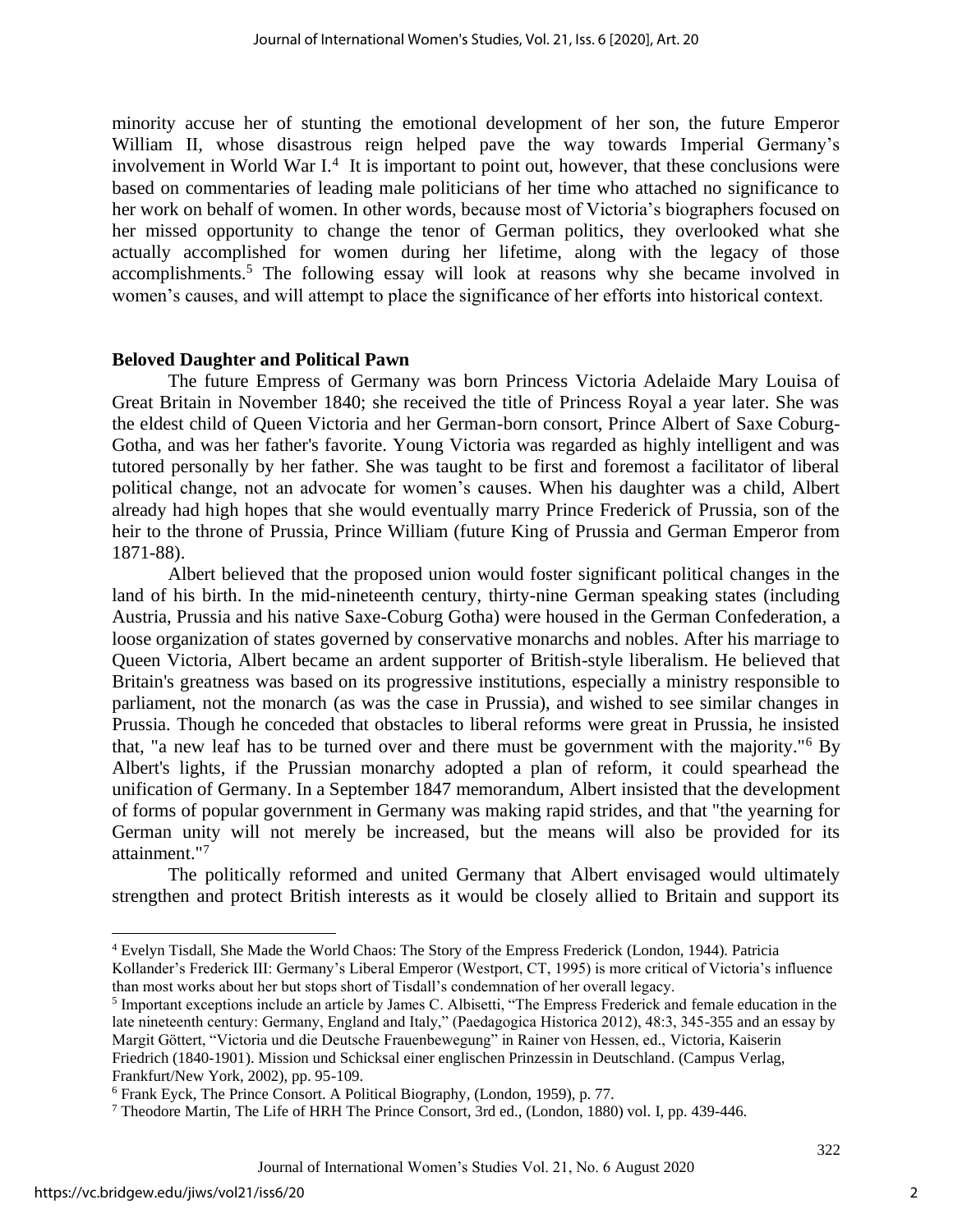desire to block Russian or French expansion.<sup>8</sup> The introduction of liberal reforms in Prussia, Germany's unification under Prussian leadership, and a fruitful Anglo-German alliance--could all be realized if Frederick, the future ruler of Prussia, could be won over to Albert's ideas through Victoria.

Albert's pronouncements on Prussia and Germany, however, were not always accurate. He overestimated the strength and scope of the liberal movement, which was confined to a small middle class and divided on key issues. Right-wing liberals recognized the value of representative institutions, but wanted to keep their influence over political affairs as limited as possible.<sup>9</sup> Their opponents desired the establishment of a government on the English model, which gave parliament an influential voice in the affairs of the nation.<sup>10</sup> German liberals also disagreed on the question as to the form the unified Germany might take: some advocated union of all thirty-nine German states under Prussia, whereas others regarded Austria as the natural leader in German affairs. Albert also underestimated the hostility of Germany's conservatives, including the King Frederick William IV of Prussia, and his heir Prince William--towards liberal reform and the unification of Germany.<sup>11</sup> They jealously guarded their power and did not wish to sacrifice it to satisfy the middle class demands for German unity.

Princess Victoria worshiped her father, and it never occurred to her to question either his political views or his choice of Frederick, who was nine years her senior, as her husband. Frederick met Victoria for the first time while visiting the Great Exhibition with his family in 1851. Though Victoria was only eleven years old and Frederick nineteen years of age, they began a correspondence. Four years later, Frederick visited the British royal family at Balmoral Castle in Scotland. He was impressed with the fifteen-year old Princess Victoria, and asked for her hand in marriage.<sup>12</sup> While her parents were enthusiastic about the match, they requested that the marriage be postponed for two years until the prospective bride was seventeen years of age. Frederick's letters to Victoria after their betrothal show that he wished her to improve his home life as his parents' marriage was troubled, and he didn't get along well with either of them.<sup>13</sup> Shortly before their marriage, Frederick confessed to his future wife:

It is not easy for me to put my feelings concerning my family life into words. Unfortunately, Mama has increasingly made it her habit to raise strong objections to many of my father's actions. This, along with her delicate state of health, has made my infrequent evenings alone with my parents very unpleasant. Since I no longer have the desire to play the role of mediator between the two of them, I often find myself in the most embarrassing of situations.<sup>14</sup>

<sup>8</sup> Martin, The Prince Consort, vol. I, p. 447.

<sup>9</sup> James J. Sheehan, German Liberalism in the Nineteenth Century, (Chicago and London, 1995), p. 44.

<sup>&</sup>lt;sup>10</sup> See Paul Kennedy, The Rise of the Anglo-German Antagonism, 1860-1914, (London, 1987), pp. 7-8. <sup>11</sup> Richard Barkeley*,* Empress Frederick, (London, Andesite Press 2015), p. 18.

 $12$  He wrote his parents, "She speaks intelligently, her eyes are expressive; her presence and movements are very gracious." Prince Frederick William to Prince William and Princess Augusta of Prussia, 14 September 1855, Heinrich Otto Meisner, ed., Kaiser Friedrich III Tagebücher von 1848 bis 1866. (Leipzig, 1929), p. 41.

<sup>&</sup>lt;sup>13</sup> Archiv of the Hessische Hausstiftung, Schloss Fasanerie, Fulda (hereafter AHH) Prince Frederick William to Princess Victoria, 22 December 1857.

<sup>&</sup>lt;sup>14</sup> AHH: Prince Frederick William to Princess Victoria, 22 December 1857.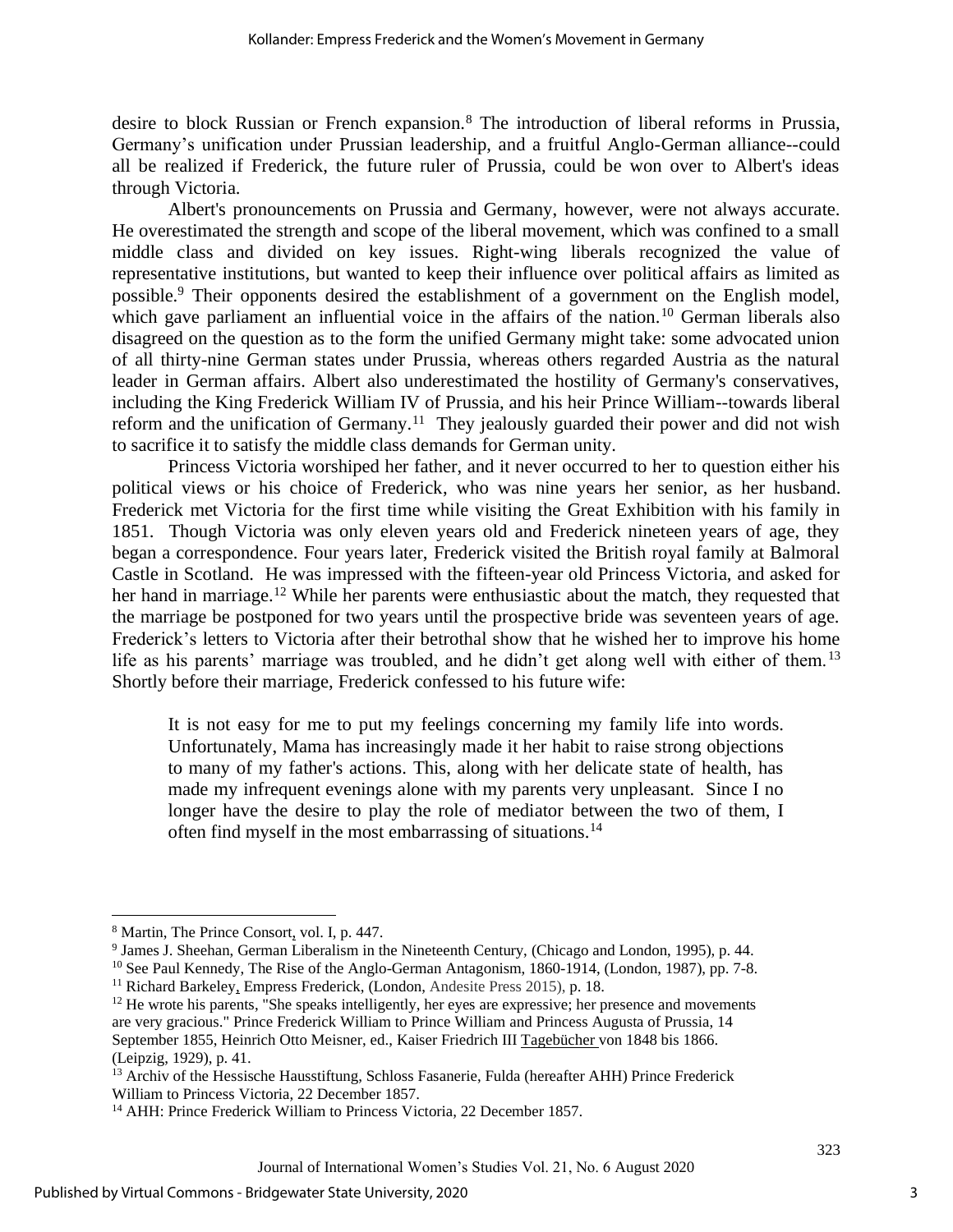Prince Albert, however, wished to see his daughter do more than alleviate Frederick's domestic woes. He spent hours preparing her to play an active role in making his dream of German unification under a liberalized Prussia a reality.<sup>15</sup> Though the young princess enjoyed these sessions, they left her ill-prepared for her future in Prussia, as Albert underestimated the extent of anti-English sentiment in Prussian ruling circles. When Otto von Bismarck, Prussia's representative at the Diet of the Germanic Confederation in Frankfurt, learned about the impending royal marriage, he wrote:

The English in it does not please me…If the Princess can leave the Englishwoman at home and become a Prussian, then she may be a blessing to the country. If our future Queen on the Prussian throne remains the least bit English, then I see our Court surrounded by English influence?<sup>16</sup>

#### **Marriage and Political Disillusionment**

The marriage of Princess Victoria and Prince Frederick William took place on 25 January 1858 at the Chapel Royal in St. James' Palace in London. The couple honeymooned in England and departed for Prussia shortly thereafter. Victoria's departure was a wrenching experience for the queen and her family: "The separation, the Queen wrote, "was awful and the poor child was quite broken-hearted at parting from her dearest beloved papa, whom she idolises.*"* <sup>17</sup>

After Victoria moved to Prussia, her father continued to advise her on a regular basis. It was precisely Albert's advice, however, that made Victoria a target of criticism. When Albert insisted that she retain the title of Princess Royal of Britain, he failed to acknowledge the extent to which her English background was disliked by conservatives at court. Albert also expected his daughter to send him detailed reports: "I trust that you will waste no time in replying to this letter, and I expect you to address the issues I have raised point by point."<sup>18</sup> Victoria was also instructed to report to her father any changes in the "moods of the Royal Family and others," while remaining "silent and neutral" in her observations about international politics."<sup>19</sup>

Victoria's filial duties kept her busy, but she was far from happy. Her residence in Berlin was gloomy and lacked modern conveniences. The birth of her first child, Prince William, was extremely difficult; mother and child nearly died, and William's left arm was deformed. Although Victoria appeared to adore her new husband, he was frequently away on military tours, leaving her alone to face the hostility of the reactionary members of the Berlin court, who resented her because of her British background. Victoria might have been able to withstand such hostility had she been able to form a close friendship with her mother-in-law, Princess Augusta, who sympathized with her daughter-in-law's liberal political views. But Victoria found herself hard-pressed to tolerate Augusta's bouts of nerves and her domineering personality.<sup>20</sup>

Victoria also discovered that it would be more difficult to convert her husband into a supporter of English-style liberalism than she and her father had anticipated. Though Frederick

<sup>15</sup> Corti, English Empress, pp. 24-25.

<sup>&</sup>lt;sup>16</sup> Bismarck to Gerlach, 8 April 1856, Barkeley, Empress Frederick, p. 43-44.

<sup>&</sup>lt;sup>17</sup> Sir Frederick Ponsonby, Letters of the Empress Frederick (London, 1929), p. 9.

<sup>&</sup>lt;sup>18</sup> AHH: Prince Albert to Princess Victoria of Prussia, Osborne, 24 March 1858.

<sup>&</sup>lt;sup>19</sup> AHH: Prince Albert to Princess Victoria of Prussia, Osborne, 3 March 1858.

<sup>&</sup>lt;sup>20</sup> As she told her husband, "Why must she [Augusta] come here and make such scenes just to work her temper off on me? …I won't put up with it, particularly when it concerns my private affairs, in which I will have no interference, except from you, my darling husband!" Corti, *English Empress*, p. 122.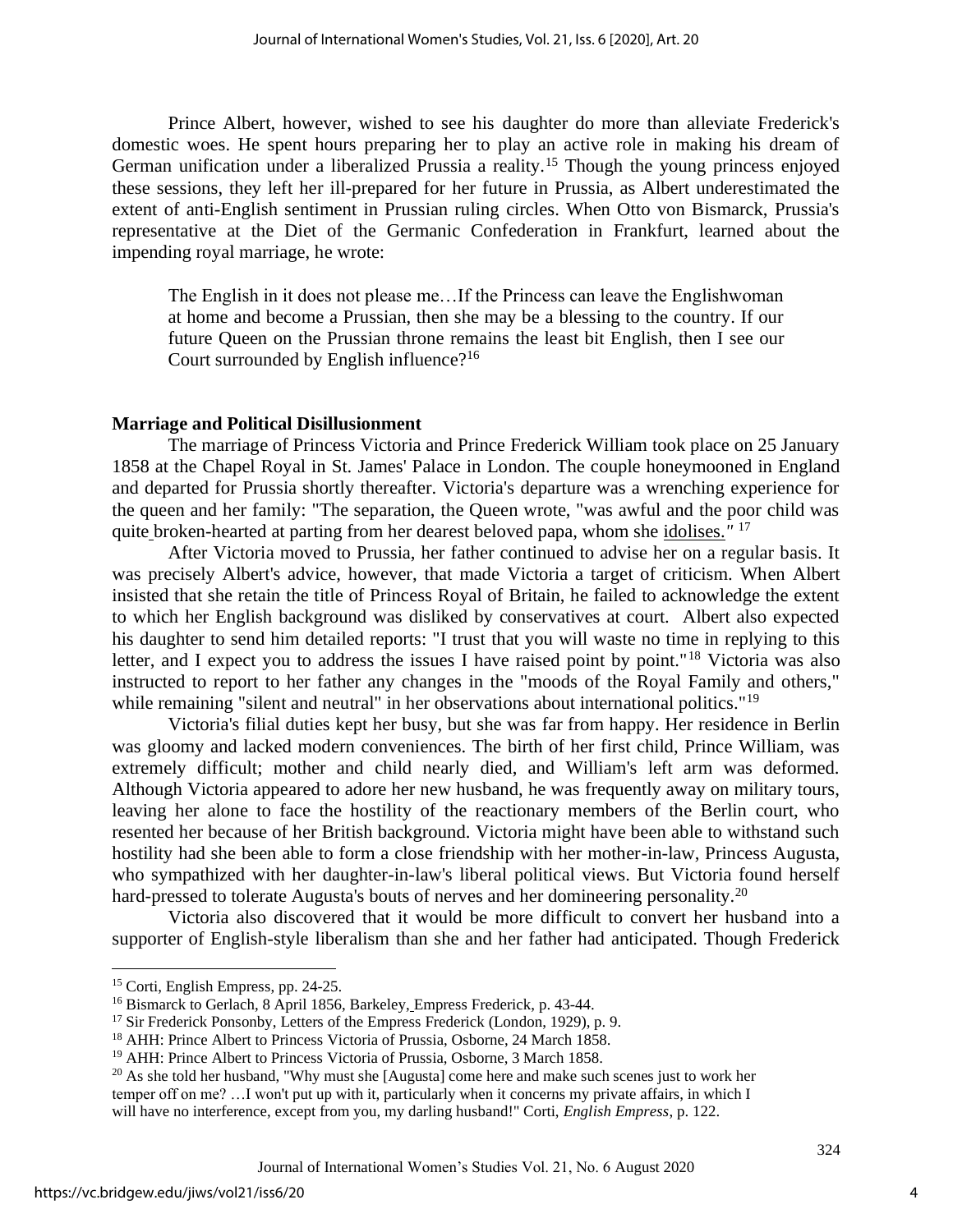came to accept their views on the unification of Germany under Prussian leadership, he rejected their belief that reforms to strengthen parliament would have to be enacted before Prussia could assume leadership in the German question. The prince saw unification as a means to strengthen Prussian prestige, but he did not want the powers of the crown undermined by the unification process.<sup>21</sup> He also appeared to be far more devoted to the military than to liberal causes. When his father made him colonel in chief of a garrison, Frederick was giddy with happiness. As he wrote his wife,

He took me so by surprise that I thought I had misunderstood what he meant. It was only after I had him repeat what he had said, and after my startled reply, "Me?"-- that I began to comprehend what he meant. So, with drawn sword, I led it [the regiment] in the march and was in such a dither of joy that I was really a little crazy!<sup>22</sup>

Frederick's preoccupation with military affairs disturbed Albert, who wrote, "that Vicky's husband has lapsed into his family's and his country's playing at soldiers is to be regretted."<sup>23</sup> Feeling alienated in her new homeland, Victoria became more than ever dependent upon her father's advice. As she told her mother: "There are such thousands of things I would like to hear Papa's opinion about. Whatever I hear or see I always think what would Papa say, what would he think? Dear Papa has always been my oracle."<sup>24</sup>

Although Victoria was shattered by her father's untimely death from typhoid fever in 1861, she continued to try to impress his views on her husband, but to little avail. To the end of his days, Frederick retained his belief that the power of the crown could be in no way compromised by parliament. He believed that liberal reforms such as free expression, free trade and popular education could be achieved without revision of the constitutional status quo. On the other hand, Victoria and her allies in the left liberal parties in Germany insisted that the British political system was ideal for Germany. While husband and wife agreed to disagree on these key political issues for the sake of marital harmony, her ideas antagonized the ultra-conservative Prussian court, and had little support.<sup>25</sup>

Having failed to convert her husband to her political views, she subsequently tried to get her son William to emulate Prince Albert. But the demands she placed on young William were nearly impossible for him to meet. Although William's deformed arm made extremely difficult for him balance himself on a horse, resulting in repeated falls, she expected him to be "able to ride as well as any of the Prussian princes; I will accept nothing short of that." <sup>26</sup> And when William was only six years old, she expected him analyze battles fought during the 1864 war

5

<sup>21</sup> Andreas Dorpalen, "Frederick III and the Liberal Movement," *American Historical Review*, Vol. LIV, No. 1, (October 1948), p. 15.

<sup>22</sup> AHH: Crown Prince Frederick William to Crown Princess Victoria, Hembinnen, 4 June 1860.

<sup>23</sup> Eyck, *Life of the Prince Consort*, p. 244.

<sup>&</sup>lt;sup>24</sup> Princess Victoria to Queen Victoria, 16 February 1858. Roger Fulford, ed. Dearest Child. The Private Correspondence of Queen Victoria and the Princess Royal: 1858-1861. (London, 1964) p. 46.

<sup>&</sup>lt;sup>25</sup> Frank Lorenz Müller writes that "Victoria's unpopularity was—to a significant extent—a self-inflicted wound…she had, in the words of Lamar Cecil, 'an incurable tendency…to do exactly as she pleased and to speak her mind with arresting bluntness, indifferent if not oblivious to the consequences of her behaviour.' Conflicts were often triggered by the irksome differences she perceived between life in Britain, and the –usually inferior—situation she encountered in Prussia." See Our Fritz: Emperor Frederick III and the Political Culture of Imperial Germany (Boston: Harvard University Press, 2011), p. 44.

<sup>&</sup>lt;sup>26</sup> AHH: Crown Princess Victoria to Crown Prince Fredrick William, 6 September 1864.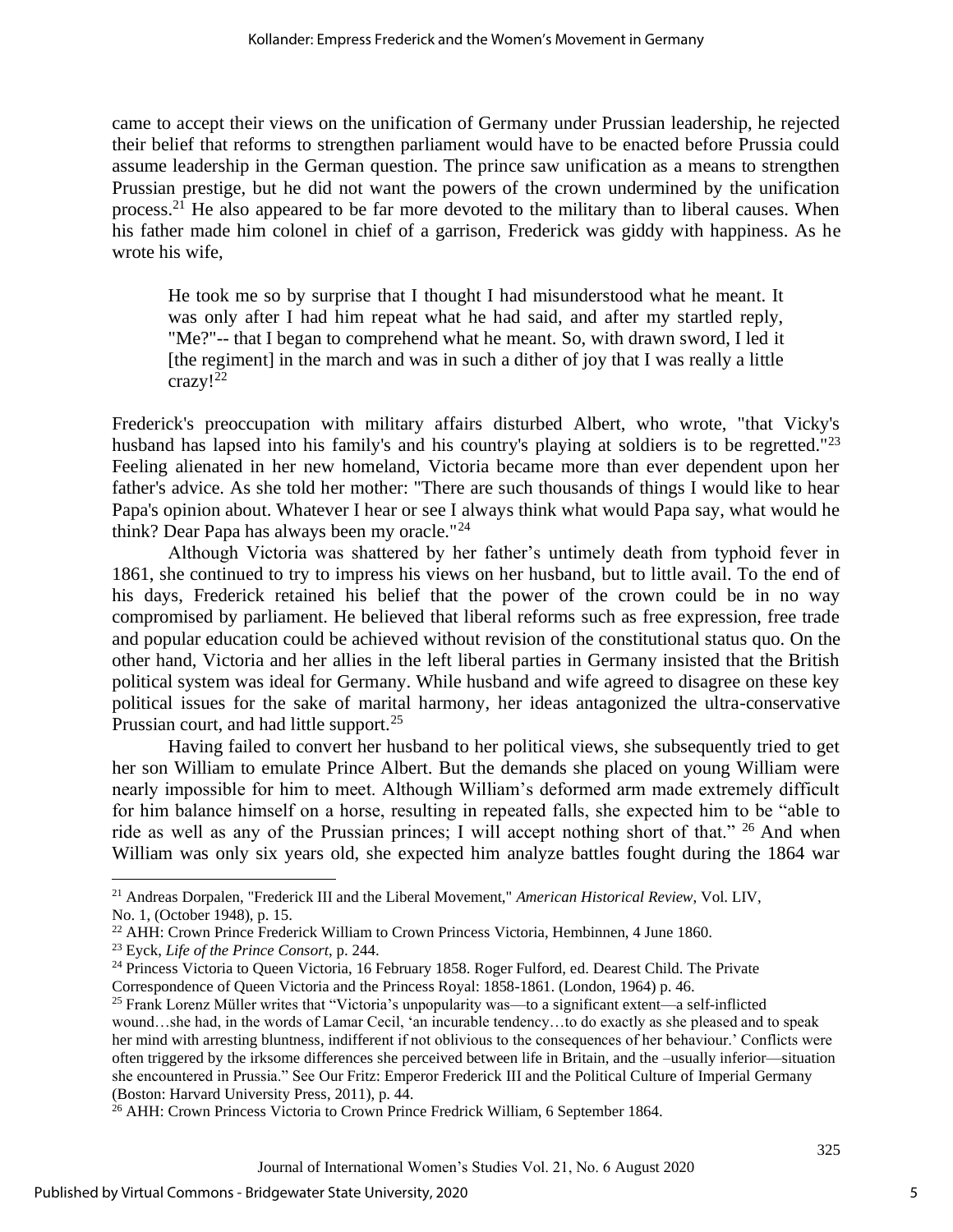with Denmark over Schleswig-Holstein. When William failed to measure up to her standards, she made no secret of her displeasure with him.<sup>27</sup> Not surprisingly, William began to distance himself from his mother and rejected her political views.

In the end, Victoria was forced to watch on the sidelines as Germany was unified by the conservative Otto von Bismarck, who became minister president of Prussia in 1862 and chancellor of unified Germany in 1871. Worse still, Victoria could not even get her husband to agree with her where Bismarck was concerned. To her consternation, Bismarck persuaded Frederick to reverse his initial opposition to the war against Austria in 1866. After Germany was unified under Prussian leadership in the wake of its victory in the Franco-Prussian war in 1871, Frederick also supported the promulgation of Bismarck's anti-liberal constitution for the new German empire, along with his policies during the first years of the empire's existence.<sup>28</sup> Though Frederick clashed with Bismarck in the late 1870s and 1880s, he also made it clear that he wanted to keep him on as chancellor after he came to the throne.

But when Frederick finally ascended to the throne in 1888 at the age of fifty-seven, he was mortally ill with cancer of the larynx, and reigned for only three months. Although the extent of the differences between the political views of Frederick and Victoria was not well known, it is safe to assume that he would have instituted moderate liberal reforms had it not been for his untimely death. As far as most historians are concerned, Frederick's brief reign was tragic because he and his wife were robbed of the chance to change Germany for the better. Their ultraconservative son and heir, William II, undoubtedly changed Germany for the worse.

# **Victoria's Work for Women's Causes in Germany**

The tragedy of Frederick's premature death and the unfortunate reign of his heir ultimately distracted historians from Victoria's impressive achievements in the realm of social reform, particularly on behalf of women. Her work began in earnest in the late 1860s and early 1870s. By this time, she was no longer the seventeen-year old child bride that had come from a loving, sheltered household to marry Prince Frederick of Prussia. She was not only older, but also free of influence of her parents, who did not prioritize women's causes. This was also precisely the time when she was shut out of the political arena thanks to her husband's rapprochement with Bismarck.

Free from earlier influences and marginalized on the political scene, Victoria found an outlet for her political energies in her work on behalf of women. The timing of her involvement was auspicious. There were few if any women's organizations to speak of when Victoria arrived in Prussia in 1858; these had been quashed by the conservative political reaction in the wake of the revolutions of 1848. The movement began to revive in the 1860s and took its cues from an active women's movement in England, which had established a society to promote employment for women and had overseen the opening of the Queen's College for women. But although the movement was active, the two major organizations that were founded at this time were divided. The German Women's Union (Allgemeine Deutsche Frauenverein or ADF) based in Leipzig, was seen as radical as it was self-supporting, excluded men from membership, and promoted universal suffrage. Dr. Adolf Lette's eponymous Lette Association (Letteverein), on the other

<sup>&</sup>lt;sup>27</sup> John C.G. Röhl Young William: The Kaiser's Early Life, 1858-1888. (Boston: Cambridge University Press; Reprint edition (July 28, 2017), p. 233

<sup>28</sup> Müller, Our Fritz, p. 53; Kollander, Frederick III, pp. 153-154.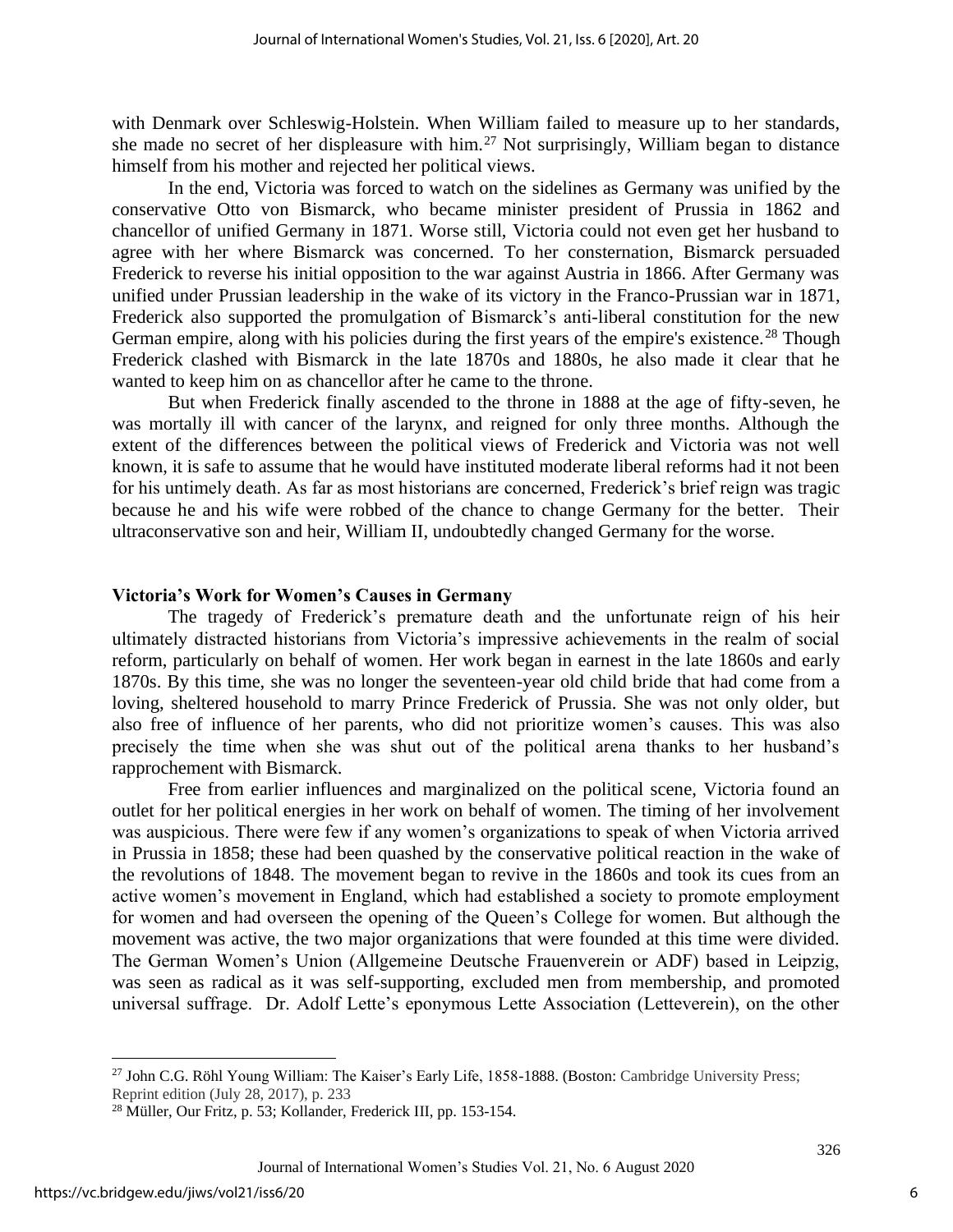hand, looked to create job opportunities for middle class women, and did not support suffrage or full equality between men and women.<sup>29</sup>

The Lette Association's emphasis on creating jobs for women stemmed from the impact of the Industrial Revolution, which had restructured family life. Since men of the newly minted middle class were at work in professions, they tended to marry after they had accumulated a suitable fortune. As a result, marriage and job prospects for bourgeois women were limited. The Lette Association was one of several organizations which tried to make professions available to middle class women by providing them an appropriate education.<sup>30</sup>

Victoria supported Lette's idea to establish a technical school for girls in Germany and became the royal patron of the Lette Association in 1866. In the years to come, she was the driving force behind an enormously successfully fund-raising campaign for the organization.<sup>31</sup> According to historian James Albisetti, the Lette Association had a marked impact on working women in Berlin:

The Lette Association… opened the Victoria Bazaar to provide an outlet for the sale of women's handiwork and an employment bureau that tried to match applicants with available positions. It also supported a home for temporarily unemployed governesses. Most important, it took over an existing technical school…which it gradually enlarged to provide a whole complex of courses… In addition, it successfully petitioned the government to open employment in German post and telegraph offices to women.<sup>32</sup>

The Lette Association also served as model for similar organizations that sprang up in Darmstadt, Breslau, Hamburg, Braunschweig, and Kassel.<sup>33</sup>

For Victoria, the issues of working women were part of a larger context that she and fellow liberals often referred to as the "social question." In 1870, she stressed the importance of this issue in a letter to her husband:

My *dream is* that *all the* treasures of German erudition and intellect will be concentrated on the solution of the social question. *France* cannot do this because [the French] lack mental balance. England cannot do this because the contrast between rich and poor is too great. But in Germany, where no similar great fortunes exist, the way to the solution [of this question] is open.<sup>34</sup>

It is important to note, however, that Victoria's concept of the social question did not include socialism per se or women's suffrage. Although she met briefly with socialist leader

<sup>29</sup> Margit Gӧttert, "Victoria und die Deutsche Frauenbewegung" in Rainer von Hessen, ed., Victoria, Kaiserin Friedrich (1840-1901). Mission und Schicksal einer englischen Prinzessin in Deutschland. (Campus Verlag, Frankfurt/New York, 2002), pp. 97-98

<sup>&</sup>lt;sup>30</sup> James Albisetti, Schooling German Girls and Women. Secondary and Higher Education in the Nineteenth Century. (Princeton: Princeton University Press, 1995), and Laura Tate, "The Culture of Literary Bildung in the Bourgeois Women's Movement in Imperial Germany." *German Studies Review*, Vol. 24, No. 2 (May 2001), pp. 267-281

<sup>&</sup>lt;sup>31</sup> Göttert, "Victoria und die Deutsche Frauenbewegung" p. 97.

<sup>32</sup> Albisetti, Schooling German Girls, p. 102

<sup>33</sup> Albisetti, Schooling German Girls, p. 103

<sup>34</sup> AHH: Crown Princess Victoria to Crown Prince Frederick William, Berlin, 20 February 1871.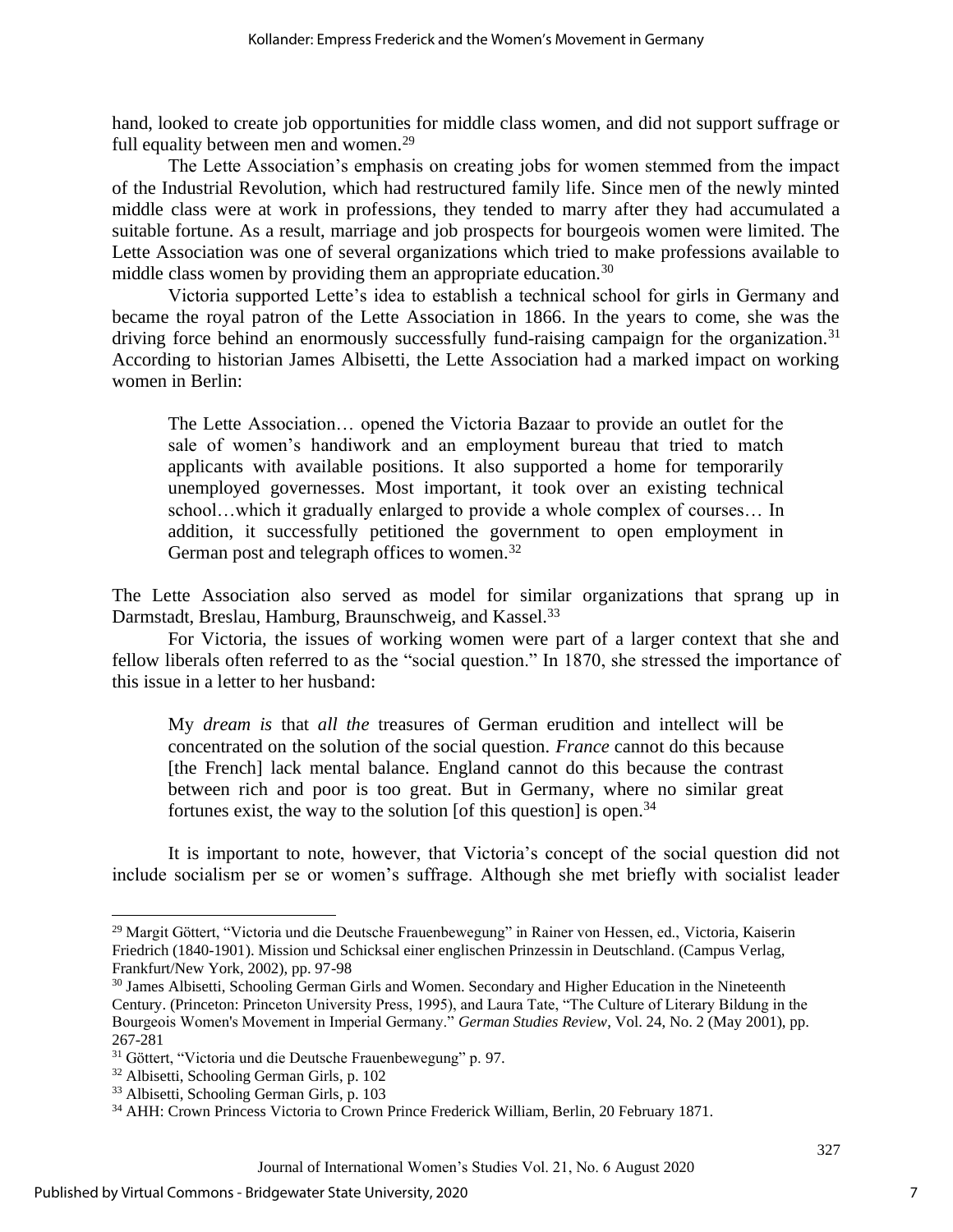Friedrich LaSalle, she had nothing but disdain for socialist philosophy. She also strayed away from pro-suffrage organizations such as Louise Otto's Allgemeine Deutsche Frauenverein. Her distance is understandable given how radical the concept of women's suffrage was at this time in Germany. As a liberal, Victoria's position at ultra conservative Prussian court was already difficult; it would have been downright impossible had she supported pro-women's suffrage organizations such as the Allgemeine Deutsche Frauenverein.<sup>35</sup> In any case, Victoria would have done herself a disservice by supporting the ADF, as most of her liberal male cohorts were opposed to women's suffrage. Nor did Victoria--via her association with women such as pedagogue and feminist Helene Lange and early childhood advocate Henrietta Breymann-Schrader--support the idea of women entering traditionally male-dominated professions such as medicine and law.<sup>36</sup>

Victoria's work hence focused mostly on education for women. In 1868, she founded the Victoria-Lyceum, which allowed upper class women to attend lectures given by university professors. At a time when upper class women were educated primarily to become raconteurs in salons, the Lyceum stood apart. It was modeled after similar institutions in England that eventually supported the admission of female students to mainstream universities in Britain. She also created scholarships for students, and contributed her own artwork to organizational fundraisers.<sup>37</sup>

She also became a patron of organizations promoting better health care for women. Her meeting with Florence Nightingale in the 1870s inspired her to help found an association for domestic health maintenance in Berlin, which provided a clinic for women and children, and promoted education for nurses.<sup>38</sup> It is important to note that many of the men and women who were involved in these organizations –such as Helene Lange, Rudolf Virchow, Henriette Breymann-Schrader, Karl Schrader, and Georg von Bunsen—were friends of the crown princess and supported her political views as well.

In the late 1870s and 1880s, conservative parties and policies dominated German political life, and Victoria railed against the tenor of German politics. In 1884, she saw an opportunity for the liberal movement to re-assert itself when the left-liberal Deutsche Freisinnige Partei (German Free-Thinking Party) was founded. At this time, the emperor was well into his 80s, and the accession of his son Frederick seemed imminent, and the new party was hence committed to constructing a political base for a liberal regime under the future emperor. Its goals included increasing the power of parliament and resuming the process of liberal reform that had been halted by Bismarck. Frederick did not support Freisinnige Partei, as it wished to strengthen the parliament. Nonetheless, Victoria remained determined to bring the party to power. She even suggested that Bismarck could stay on as foreign minister if he relinquished control over domestic policy to the Freisinn party. But Victoria did not consider the very real possibility that Bismarck would refuse to serve with ministers who wished drastically to revise his domestic policy.<sup>39</sup>

This conservatism of the 1880s affected education for women as well. The head of the Prussian Ministry of Culture who had promoted education for women, Adalbert Falk, resigned in

<sup>35</sup> Göttert, "Victoria und die Deutsche Frauenbewegung," p. 98

<sup>36</sup> Albisetti, Schooling German Girls, p. 117

<sup>&</sup>lt;sup>37</sup> Göttert, "Victoria und die Deutsche Frauenbewegung," p. 98

<sup>38</sup> Gӧttert, "Victoria und die Deutsche Frauenbewegung," p. 101

<sup>39</sup> Kollander, Frederick III, pp. 215-217.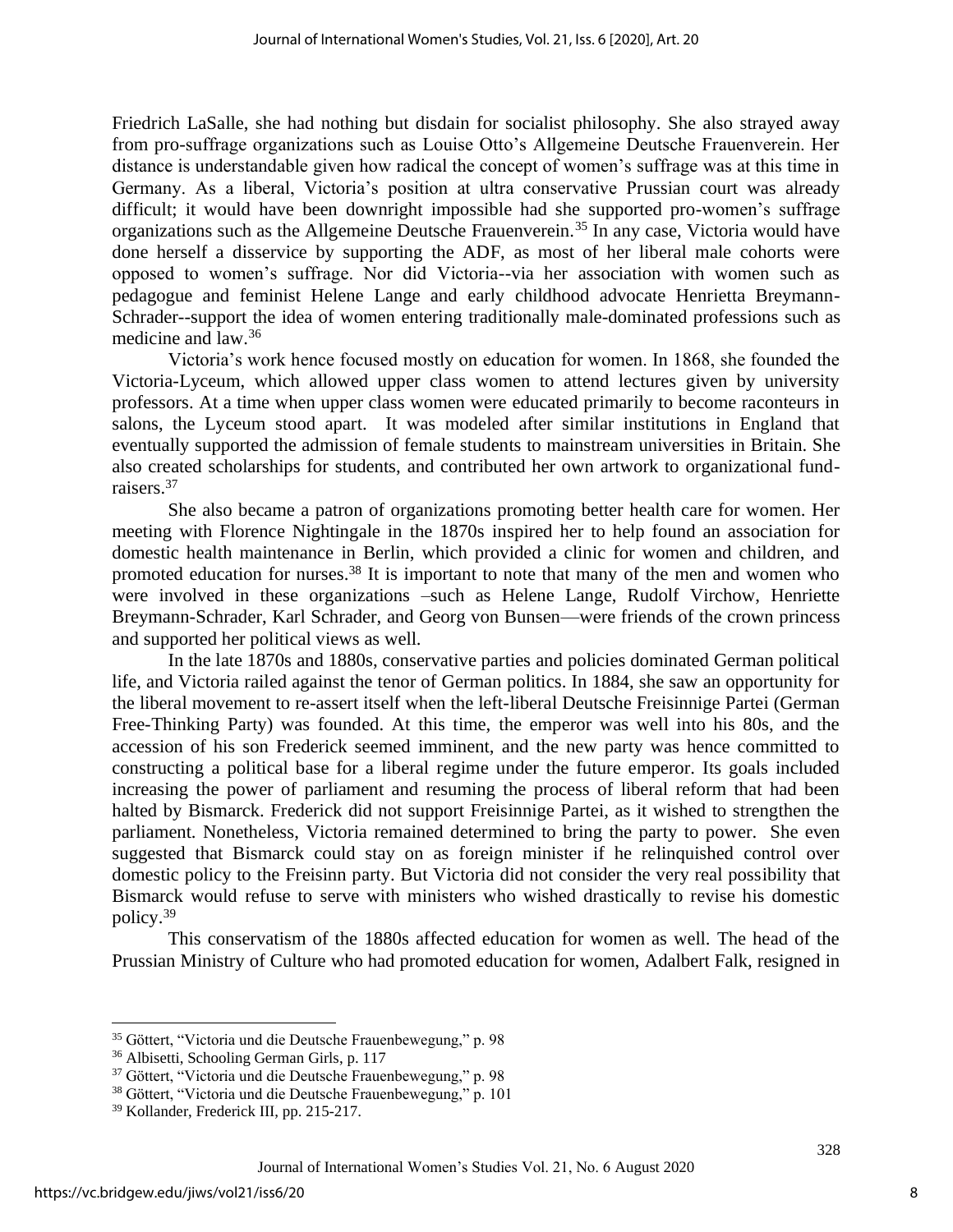1879, and his successor, Robert von Puttkammer, had no interest in women's education.<sup>40</sup> In 1887, however, the subject was brought to the government's attention when a controversial petition and pamphlet, authored by Victoria's friend Henriette Lange, was submitted to the Ministry of Education. Again, the timing of this event is important, as Frederick's father, Emperor William I, was ninety years old and ailing in 1887, and she expected to become empress at any moment, Victoria probably felt that she could incur the risk of being associated with the petition and pamphlet. Along with advanced training for teachers, the petition aimed to give women more authority in girls' schools.<sup>41</sup> The pamphlet, later called the "Yellow Brochure," was controversial because it insisted that girls should be educated to pursue careers, not to be better wives for their husbands, and that women should head all-female schools.<sup>42</sup> In short, the pamphlet called for a drastic revision of the status quo in girls' schools, and as such it aroused the ire of many male teachers.

Although the Prussian House of Deputies ultimately rejected the petition and pamphlet, Victoria realized elements of both when she came to the throne. At her instigation, the board of directors of the Victoria Lyceum asked the Ministry of Education to allow the Lyceum to offer advanced courses to women teachers. The proposal was approved, and the new courses were offered for the first time in October 1888.

After her husband's untimely death, Victoria's influence was challenged by her son, the new emperor William II, whose disdain for liberalism in general and women's rights in particular was well known. When her plans to build for a large institution for the education of women fell through, she fought back by proposing the establishment of the "Kaiser Frederick Society." As she wrote her friend:

A small army of people must rally around Emperor Frederick's name and programme... If the government has neither the time nor the inclination for this project, we will have to take it upon ourselves... I think that if a movement (called the Kaiser Frederick Society) were fostered throughout Germany, it could promote all the points contained in his program...it could…promote the spreading of the liberal reconstruction of Germany among the masses.<sup>43</sup>

But although Victoria insisted that the Kaiser Frederick Society was not meant to oppose the conservative government of her son, she wanted it to be staffed by members of the left liberal Freisinnige Partei. Victoria also wished to lead the organization herself if she were deemed "suitable for the job." Germany's problems, she concluded, could only be solved if handled in the "modern, liberal sense."<sup>44</sup> Victoria's plans for the organization bearing her husband's name show that what she perceived to be her husband's ideals far more resembled her own. And thanks to the ill-will between Victoria and her son, the Society never materialized.

Undeterred by failure of the Kaiser Frederick Society, she continued to work behind the scenes with prominent activists such as Helene Lange to promote better education for female teachers and their pupils and made personal appearances in support of their activities. She lent support-- financial and otherwise-- to practically all organizations promoting women's education

<sup>40</sup> Albisetti, Schooling German Girls and Women, p. 113

<sup>41</sup> Albisetti, Schooling German Girls and Women, p. 136

<sup>42</sup> Albisetti, Schooling German Girls and Women, p. 152

<sup>43</sup> AHH: Empress Frederick to Frau Stockmar, 8 August 1888.

<sup>44</sup> AHH: Empress Frederick to Frau Stockmar, 8 August 1888.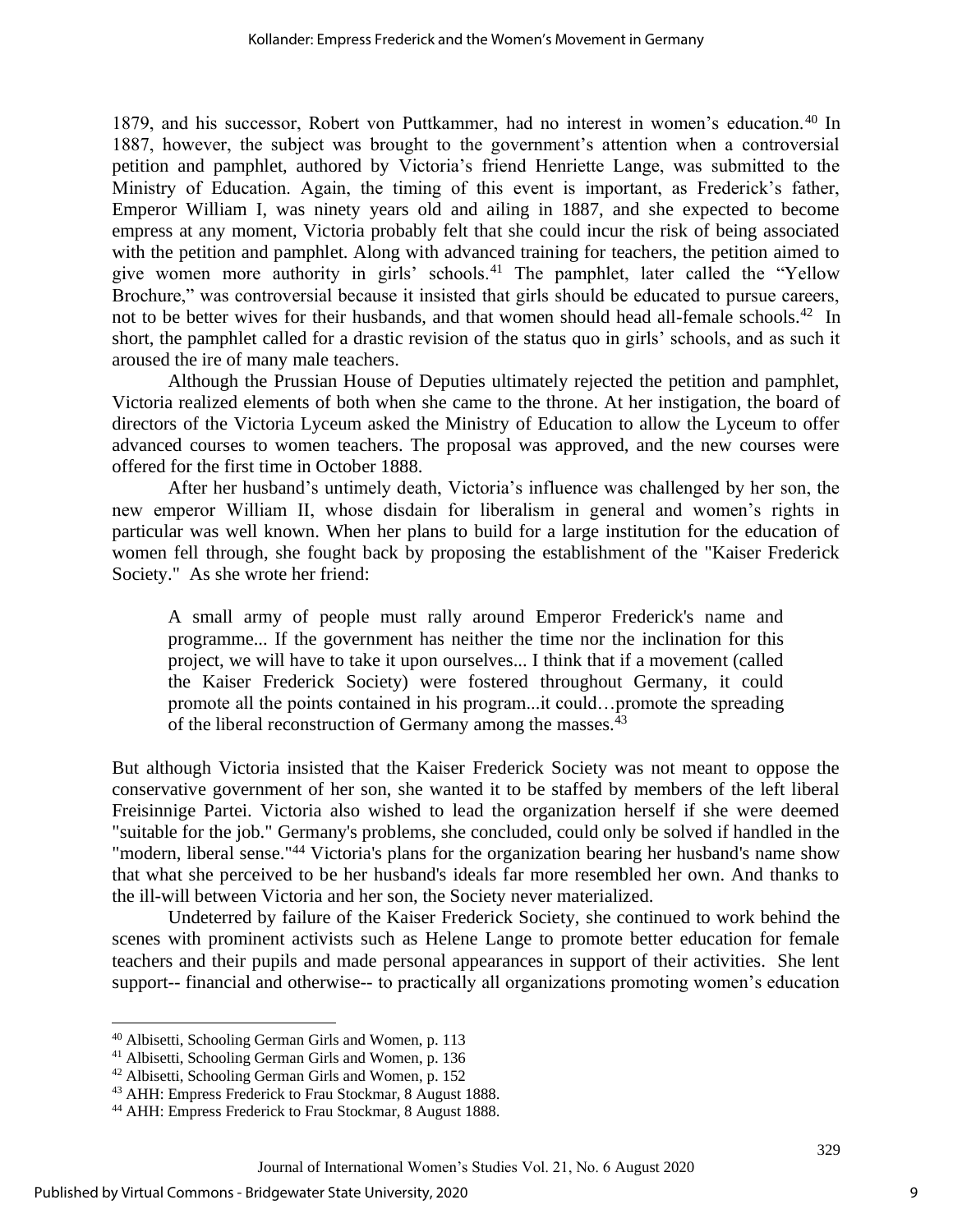in Berlin. While the radical feminist leader and suffragist Minna Cauer acknowledged the fact that Victoria did not support women's suffrage, she nonetheless praised her for promoting the participation of women in public life.<sup>45</sup> Victoria supported forty-one charitable organizations in her lifetime, and her support for women's causes was far more extensive than was the case with her mother, Queen Victoria, her mother-in-law, the Empress Augusta, who focused on the education of elite women, and her daughter-in-law Empress Augusta-Victoria, who exhibited no interest in women's causes.<sup>46</sup>

# **Towards a Better Understanding of Victoria's Work and its Impact**

The fact that Victoria's positive achievements in this arena have been ignored or underestimated is due to a number of factors. First of all, the tragedy of the brief reign of her husband overshadowed the impact of her support for women's causes. In other words, the significance of what she actually accomplished was overshadowed by what might have been. She herself appears not to have recognized the positive impact of her work. This may well be because she was aspired to influence at the top of the political structure, and this was something that she was denied. After her husband's death, she lamented the fact that his brief reign had robbed her of the opportunity to work for, as she herself put it, "freedom and culture, for individual independence, for the improvement of the single person as a man and German…improvement, progress, ennoblement, that was out motto."  $47$  Her sentiments were echoed by women's rights activists such as Gertrude Bäumer, who wrote, "the death of Emperor Frederick III destroyed prospects for a thoroughgoing expansion of women's education." <sup>48</sup>

What is ironic, however, is though Victoria herself did not attach much significance to her accomplishments in the realm of social reform, she in fact realized many points of her liberal program within the context of her work for women. Although she was unable to implement her reforms on as grand a scale as she had hoped, she made it possible for many women to achieve individual independence via education. Because women's education advanced feminism in Germany, Victoria played an important and heretofore largely unheralded part in German women's movement.

Finally, the lack of attention to Victoria's accomplishments in the realm of social reform is in no small measure due to the limitations in the methodologies of political and social historians alike. Political historians usually focus on the activities of elite power brokers and ignore social activism unless it is sponsored by government initiatives. Biographers of royal women have based their work on the political perspective and have followed this tack. Yet they do their subjects a disservice by not investigating the extent of their support for women's causes. None of the full-length biographies of Victoria discuss the importance of either her linkages with women's rights advocates, or her overall impact on social reform. Biographers of other royal women follow this trend. <sup>49</sup> A recent work on the lives of five of Queen Victoria's

<sup>45</sup> Göttert, "Victoria und die Deutsche Frauenbewegung," p. 109

<sup>46</sup> Albisetti, "Empress Frederick and Female Education" p. 349. An account of Augusta Victoria's life written in 1921 emphasizes her devotion to *Kinder, Küche* and *Kirche* and adds that "in politics, literature and the arts she took no part and evinced little interest." Littell, Eliakim; Littell, Robert S. "The Last Hohenzollern Empress," in *The Living Age,* vol. 309. (London, 1921), p. 511

 $47$  Erich Eyck, Bismarck and the German Empire, (London, 1968), p. 299

<sup>&</sup>lt;sup>48</sup> Cited in Ute Gerhard's Unerhört. Die Geschichte der deutschen Frauenbewegung (Hamburg, 1991), p. 154.

<sup>49</sup> Although Gisela Bock writes that Queen Victoria "though nothing of women's rights," she expressed her interest in women's education in a letter to her daughter: "The case of the women is one which I have a very strong feeling